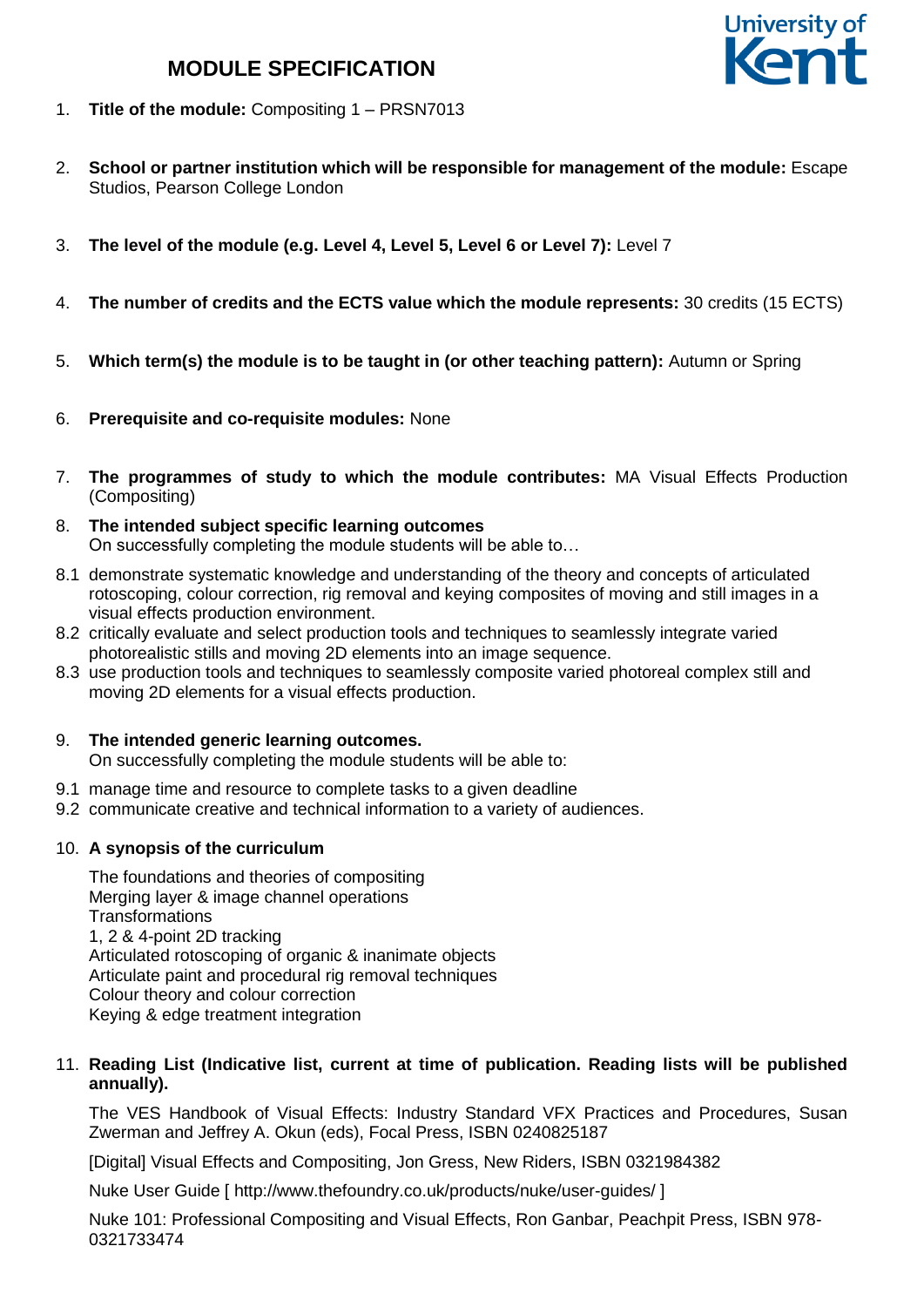# **MODULE SPECIFICATION**



The Art and Science of Digital Compositing, Ron Brinkmann, Morgan Kaufmann, ISBN 978- 0121339609

## *12.* **Learning and Teaching methods**

Students undertake direct instruction from tutors in theory and practice in the context of the discipline, supported by directed reading and study. Practice and practical work in a studio environment is supervised by tutors and supported by studio assistants. Additional materials and support is provided through the VLE.

Tutor-led studio sessions: 135 hours

Studio assistant supported practice: 45 hours

Directed study: 120 hours

## *13.* **Assessment methods.**

Coursework 50%

This is a practical project involving compositing 2D elements (LO 8.1, 8.2, 8.3, 9.1)

Production logbook (3000 words) 40% (LO 8.1, 8.2, 9.1)

Individual presentation (15 minutes) 10% (LO 8.1, 8.2, 9.2)

## 13.2 reassessment methods

## *14. Map of Module Learning Outcomes (sections 8 & 9) to Learning and Teaching Methods (section12) and methods of Assessment (section 13)*

| <b>Module learning outcome</b>      |                        | 8.1 | 8.2 | 8.3 | 9.1 | 9.2 |
|-------------------------------------|------------------------|-----|-----|-----|-----|-----|
| Learning/ teaching method           | <b>Hours allocated</b> |     |     |     |     |     |
| Tutor-led studio sessions           | 135                    | 30  | 45  | 60  |     |     |
| Studio assistant supported practice | 45                     |     | 15  | 30  |     |     |
| <b>Directed Study</b>               | 120                    | 60  |     |     | 30  | 30  |
| <b>Assessment method</b>            |                        |     |     |     |     |     |
| <b>Coursework</b>                   |                        |     |     |     |     |     |
| Logbook                             |                        |     |     |     |     |     |
| <b>Presentation</b>                 |                        |     |     |     |     |     |

#### 15. **Inclusive module design**

The Collaborative Partner recognises and has embedded the expectations of current disability equality legislation, and supports students with a declared disability or special educational need in its teaching. Within this module we will make reasonable adjustments wherever necessary, including additional or substitute materials, teaching modes or assessment methods for students who have declared and discussed their learning support needs. Arrangements for students with declared disabilities will be made on an individual basis, in consultation with the Collaborative Partner's disability/dyslexia student support service, and specialist support will be provided where needed.